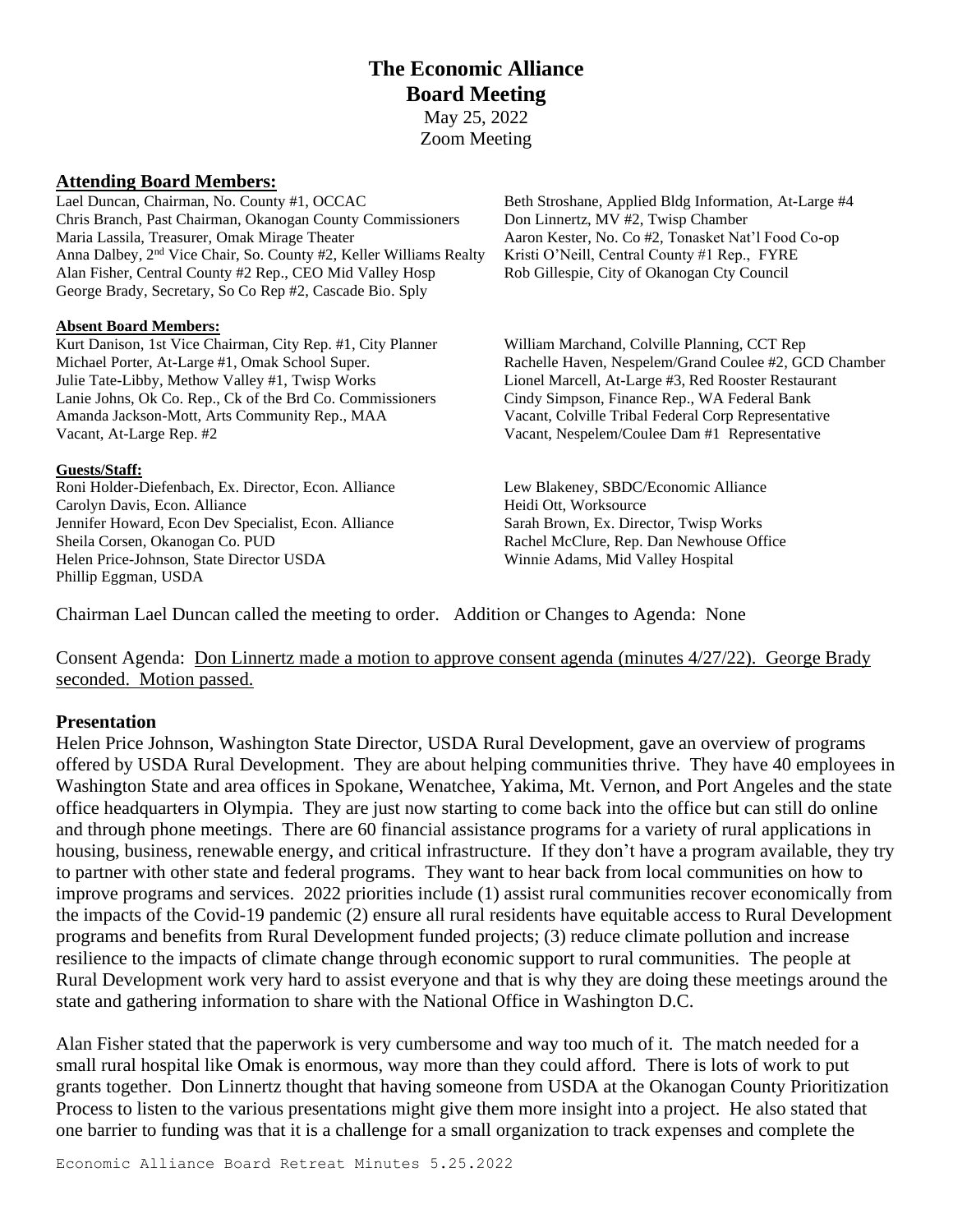reports that are needed. Roni Holder-Diefenbach stated that USDA does attend the IACC conference that is held each year in Wenatchee to talk to various project proponents. Beth Stroshane asked if there was a resource to help fill out applications. How can we connect to those that have filled out applications and are familiar with the process? Sheila Corsen asked if USDA can provide grant writing/training or workshops. A lot of staff time/training is needed to prepare a successful grant application. Roni Holder-Diefenbach stated that the Economic Alliance can assist on a limited basis and Mika McLean, with USDA, has been very helpful. Kurt Danison has been successful with writing grants for feasibility studies. Is there a chance at having a designation between "Rural Washington" and "Remote Washington" communities? The population density of Okanogan County is only eight people per square mile, which has been a problem for the Broadband grant requests.

# **Reports**

Executive Director: (see attachment #1) Roni Holder-Diefenbach reported that she was able to attend the Washington Economic Development Association Board Retreat in Ellensburg. She felt this was a great retreat as there was a lot of focus on rural economic development. They also discussed priorities for the next legislative session which includes asking for increased funding for ADOs. The Economic Alliance also sent out a 2022 Small Business Survey which was sent to all our current clients as well as local chambers. This survey was offered in English and Spanish and Jason our AmeriCorps volunteer has been going to the Latino small businesses to work with them on the survey to get their input. This survey will help us determine what workshops, services, and needs those businesses currently have post Covid.

The Economic Alliance held several Business 101 Interviews with the Expert via Facebook Live. This month we had Jenn Tate speak on Small Business Marketing, Alysha Roedel on Government Contracting and Patrick Dunn on Cottage Industry/Farmers Markets. On May 31<sup>st</sup> we will hear from Roxanne Best, Trainer and Business Owner and she will speak about the upcoming small business workshops "Business 101" and "Photography for Your Business". These workshops are free, but we do need people to register.

Financials: Our financial situation looks good right now and we are continuing to build up our reserve funds. Roni Holder-Diefenbach did sign the ARPA contract with the county today and we are still waiting for SBDC contract to be signed, so we can bill them for the first two quarters. The Labor & Industries contract starts this month and lasts for one year.

Business Education: Jennifer Howard reported that she has been trying to attend more Chamber meetings and Chamber events. She will be attending the Job Fair in Brewster on June 7<sup>th</sup>, the Omak Block Party on June 18. She is starting to review surveys to get an idea of what businesses want. Roni Holder-Diefenbach reported that she and Alyce Brown with the EDD recently attended the Okanogan Farmers Market to distribute information on various programs.

Infrastructure Committee: Roni Holder-Diefenbach reported that the committee met this month and reviewed the application and are still waiting for feedback from a couple of committee members. The final will be presented to the Board in June. We will start to accept application in August.

The Latino Small Business Network: Jason Flores, our AmeriCorps volunteer, has been going out and meeting one-on-one with Latino businesses in south, central and north county. Both Jason Flores and Monica Garza, with WorkSource, have been a huge help in marketing the meetings and getting the word out about the program.

Vacant Building Subcommittee: Next meeting is scheduled for May 26, 10:00 via Zoom. Still working on and discussing the possibility of fining/taxing vacant building owners if their property stays vacant for a long time. Also still gathering information on vacant building and land for the data base.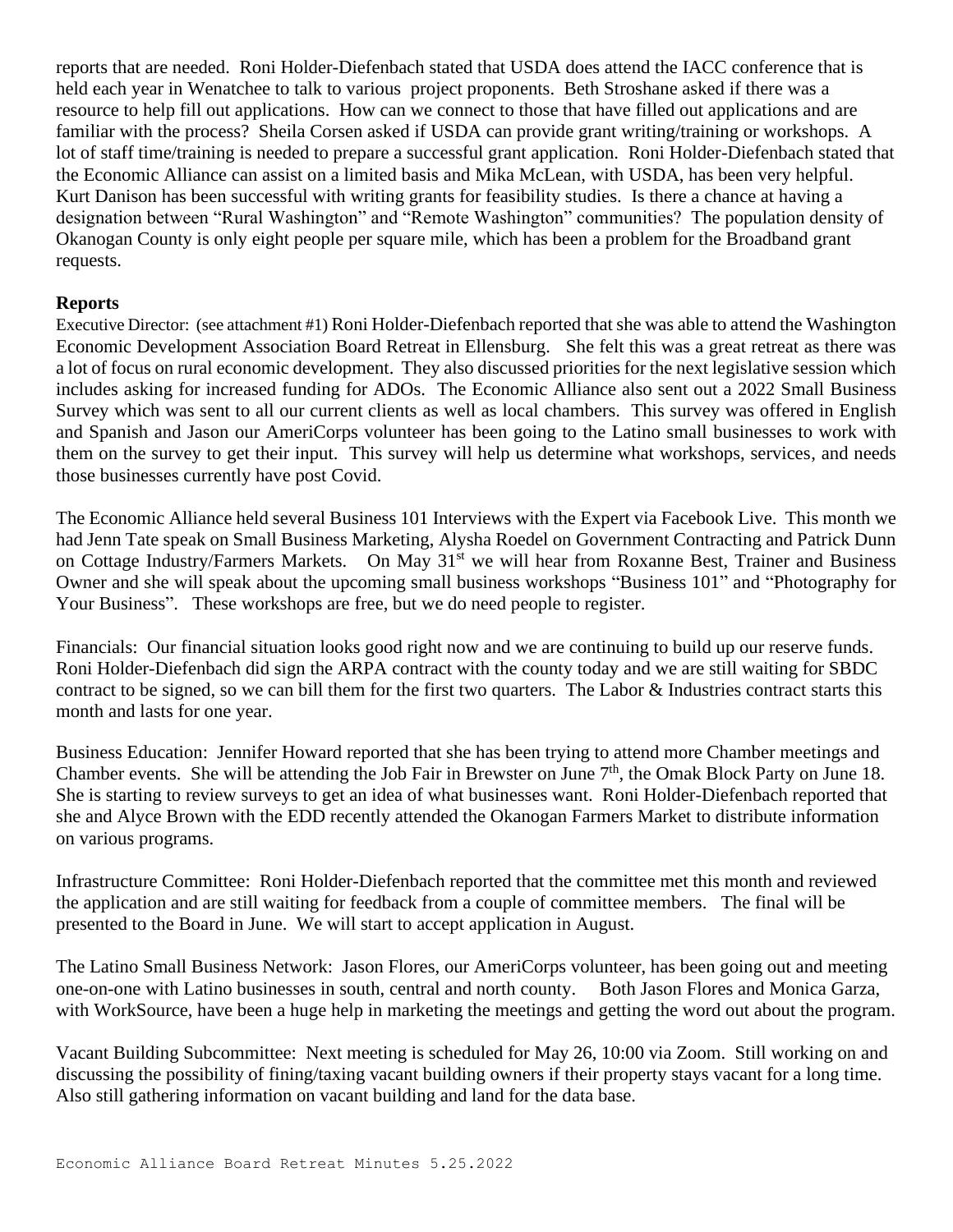# **Motions**

Roni Holder-Diefenbach reported that she has been working on Board member recruitment. Julie Tate-Libby has officially resigned her position with TwispWorks and from the Economic Alliance Board. Sarah Brown, new Executive Director of TwispWorks, would like to take her place on the Economic Alliance Board. She has attended the meeting the last couple of months. Don Linnertz made a motion to seat Sarah Brown to the vacant Methow Valley #1 Board position term that will expire in 2024. Chris Branch seconded. Motion passed.

Winnie Adams will be taking over as interim CEO of Mid Valley Hospital when Alan Fisher retires. She would also like to take Alan Fisher's position (Central County Representative #2) on the Economic Alliance Board. She has been a nurse for 31 years in a leadership position and will be the temporary CEO when Mr. Fisher leaves.

We still have the At-Large #2 position, the Nespelem/Coulee Dam #1 position, and the representative from CTFC vacant.

# **Discussion**

Broadband Grant: Roni Holder-Diefenbach reported that the Broadband grant ends June 16. The Tribe's Cedar Fund contributing is still a possibility. We will have a significant problem if the consultants aren't funded as we move forward with grant applications as the PUD does not have funding to pay them. Roni Holder-Diefenbach stated that she reached out to the state Broadband Office to see if there is any funding available to continue the work, but they stated they didn't have any funds. The Economic Alliance will continue to facilitate the BAT.

Loomis Fire Station: Roni Holder-Diefenbach reported that the plan is now finished, and they need to identify property and purchase it before they can move forward.

CERB Board Position: Roni Holder-Diefenbach reported that she should hear back soon on whether she is accepted for the vacant CERB Board Position. Janae Delk, Executive Director for CERB and her staff will be here on June 9.

# **Contracts**

The SBDC will be doing a financial review of 2021 contract on June 9.

WSMA was awarded and will end June 20.

L&I grant – Starts this month and last one year.

ARPA – Signed contract with the county for funding for the Retail Strategies for one year and Business Services for two years.

USDA – submitted grant request for \$60,000

CFNCW – The Community Foundation of NCW awarded a Regional Impact Grant to the Economic Alliance for \$10,000.

Meeting adjourned 12:30.

Next meeting is scheduled for June 22, 2022, in person at Magoo's Restaurant in Omak.

Respectfully submitted, Carolyn Davis

Economic Alliance Board Retreat Minutes 5.25.2022